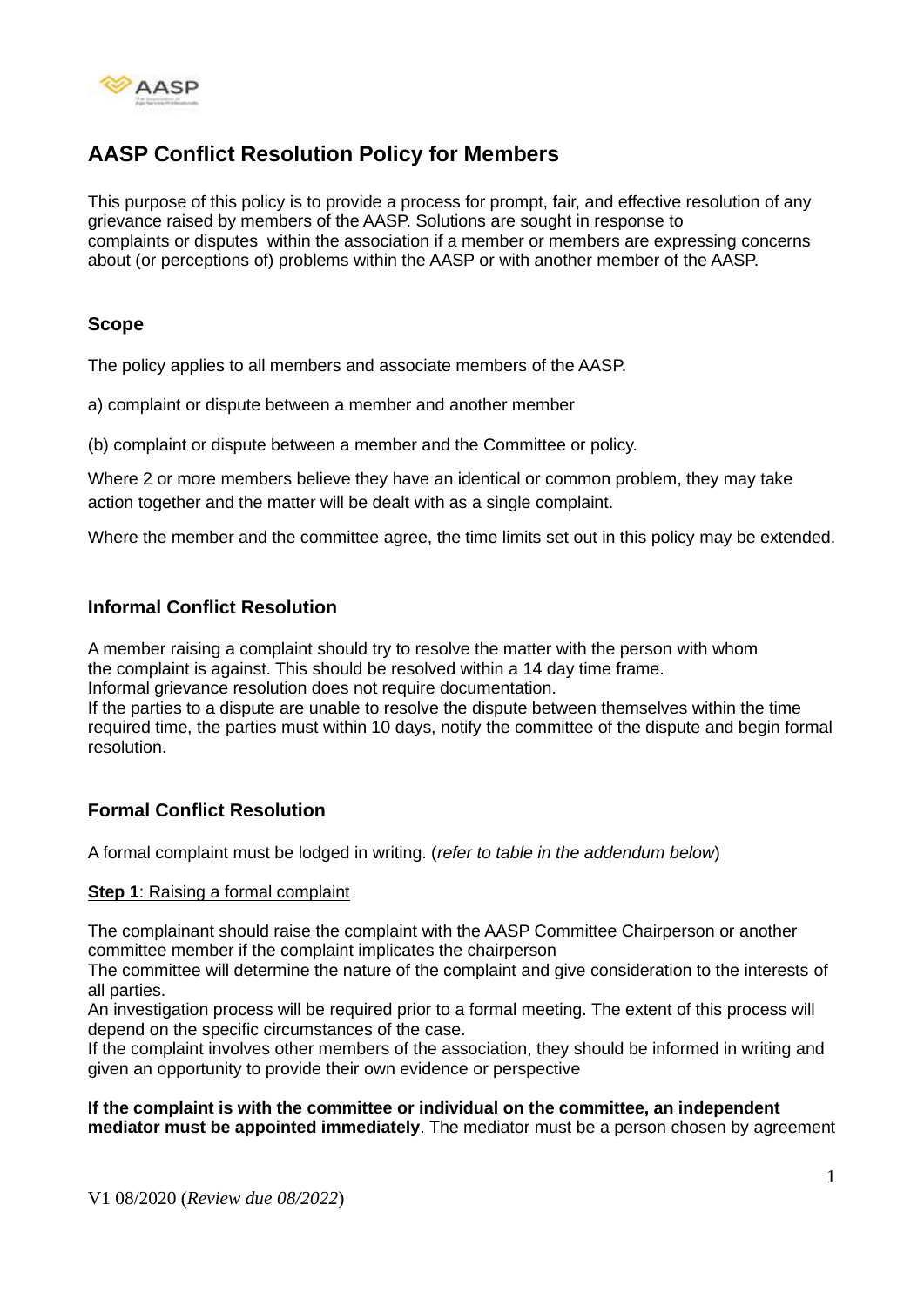

between the parties. It must be a person who has no personal interest in the dispute or bias in favour of or against any party.

#### **Step 2**: Responding to the complaint

The committee will respond promptly in writing to all parties.

If it is determined that a complaints meeting is required, all parties must agree to the involvement of the committee complaints authority as mediator and attempt in good faith to settle the dispute by mediation.

#### **Step 3**: Complaints meeting

If a complaints meeting is required, it will be held within 5 working days once determined as necessary.

The aim of the meeting is to establish facts and set a time frame for resolution.

The meeting will give opportunity for all parties to be heard and any evidence to be presented. Following mediation, all parties will decide whether to uphold or reject the complaint.

If the complaint is upheld or partially upheld, all parties must agree to what action is to be taken and how it is to be implemented.

#### **Step 4: Outcome and resolution**

The outcome should reflect what is fair and reasonable to all parties.

It should take into consideration what has been done in any previous similar cases within the AASP.

If disciplinary procedure is required, goals and time frame for improvement must be given in accordance with the AASP disciplinary policy.

All parties must be advised in writing about the outcome of any decision and this letter must advise of a right of appeal.

#### **Appeal/Review**

If the grievance has been rejected or partially rejected, the member has a right to appeal.

The appeal process will be in the form of a re-hearing or review and will be conducted by an independent mediator agreed upon by both parties.

All appeal / review processes are to follow the formal dispute procedure.

#### **Responsibilities**

The Committee must ensure any grievance is dealt with promptly and fairly and that confidentiality is maintained for those concerned. All parties must refrain from using any abusive or emotive language.